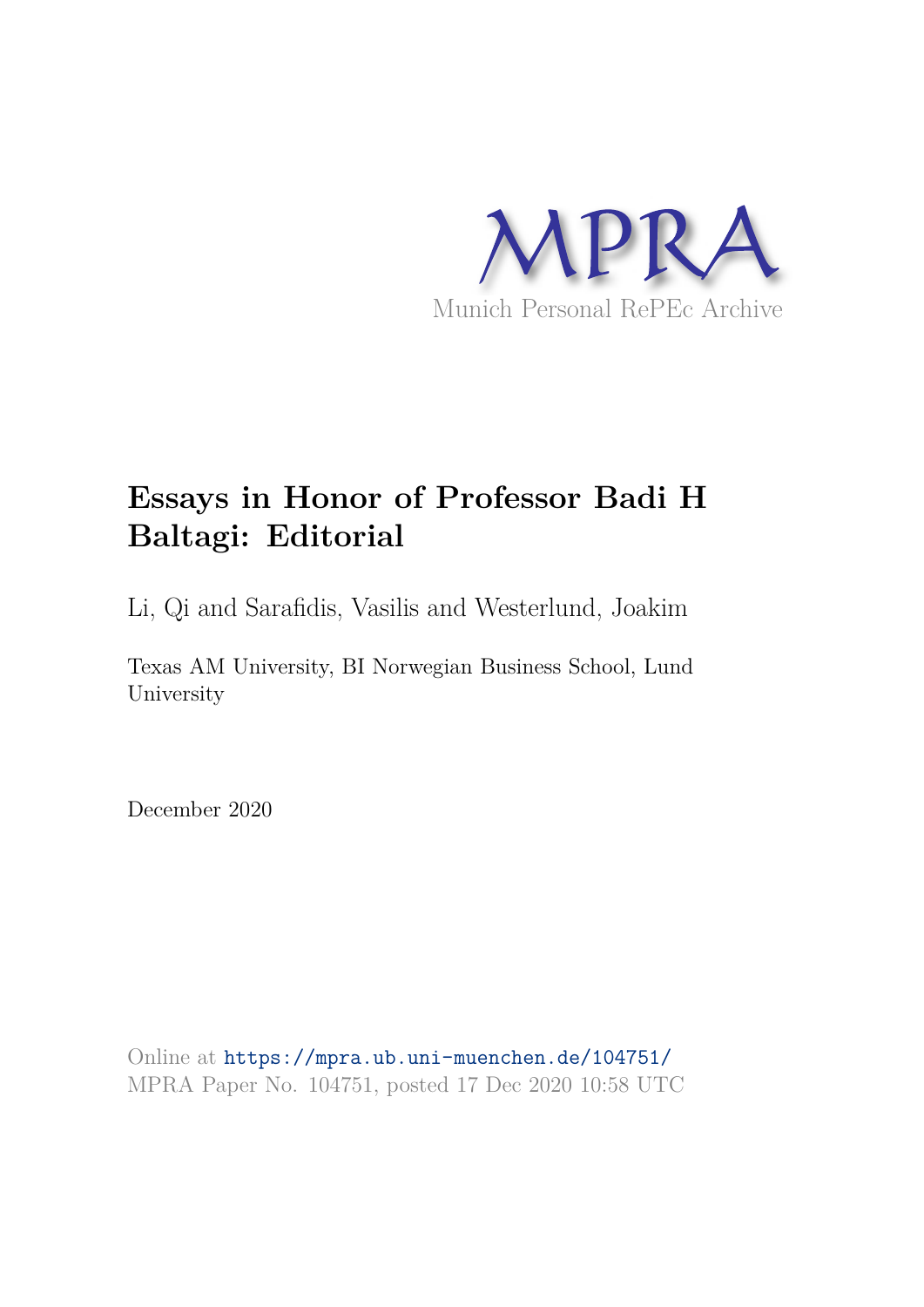## Essays in Honor of Professor Badi H Baltagi

Editorial

Qi Li<sup>1</sup>, Vasilis Sarafidis<sup>2</sup> and Joakim Westerlund<sup>3</sup>

1 Department of Economics, Texas A&M University: gi-li@tamu.edu 2 Department of Economics, BI Norwegian Business School: vasilis.sarafidis@bi.no 3 Department of Economics, Lund University: joakim.westerlund@nek.lu.se

It is our pleasure and great honor to serve as Guest Editors of the present special issue published in Empirical Economics, aiming to celebrate Professor Badi Baltagi's myriad contributions to the field of econometrics, as well as his long service to this journal.

The influential work carried out by Badi during the past four decades or so is recognised in this issue by nineteen peer-reviewed, state-of-the-art articles, written by some of the leading researchers in econometrics. The diversity of the topics covered constitutes a testament to the wide-ranging scope of Badi's research interests and contributions.

Born in Beirut, Lebanon, Badi received his Ph.D. in economics from the University of Pennsylvania in 1979, having previously studied at the American University of Beirut and the Carnegie-Mellon University. Currently, Badi is Distinguished Professor of Economics at the Maxwell School of Citizenship & Public Affairs, as well as a Senior Research Associate in the Center for Policy Research, both at Syracuse University. Prior to joining Syracuse in 2005, he was George Summey, Jr. Professor of Liberal Arts, at Texas A&M University from 1988 to 2005.

Badi's pioneering research has focused both on developing the theoretical underpinnings of several econometric models that are routinely used by practitioners nowadays, as well as on the sound application of modern econometric methods to analyse real world data. As part of his fifteen-year-long role as replication editor for the Journal of Applied Econometrics (2003-2018), Badi also established and enforced frameworks that have led to more ethical and rigorous econometric practice.

Badi has authored or co-authored over 200 publications in leading economics journals across a wide range of topics, such as model specification and testing, multi-dimensional panels, common factor structures, non-parametric estimation, models for spatial data analysis, systems of simultaneous equations, Bayesian estimation of binary choice and random coefficient models; with applications to health economics, energy demand, gravity models of trade, housing markets, productivity and technological change, and many others.

Badi is perhaps most well-known for the way he has shaped and continues to shape the field of panel data analysis. His book entitled *Econometric Analysis of Panel Data (Wiley)*, which was first published in 1995, laid the foundations of the subject-matter and quickly became a must-read essential reference for all econometricians and applied economists working with panel data. As one of the pioneers in the field, he has also edited several comprehensive volumes on panel data econometrics, including the Oxford Handbook of Panel Data (2015, Oxford University Press), Panel Data Econometrics: Critical Concepts in Economics, Four Volumes, (2015, Routledge, Taylor & Francis Group), Spatial Econometrics: Methods and Applications (2009, Physica-Verlag), Recent Developments in the Econometrics of Panel Data, Volumes I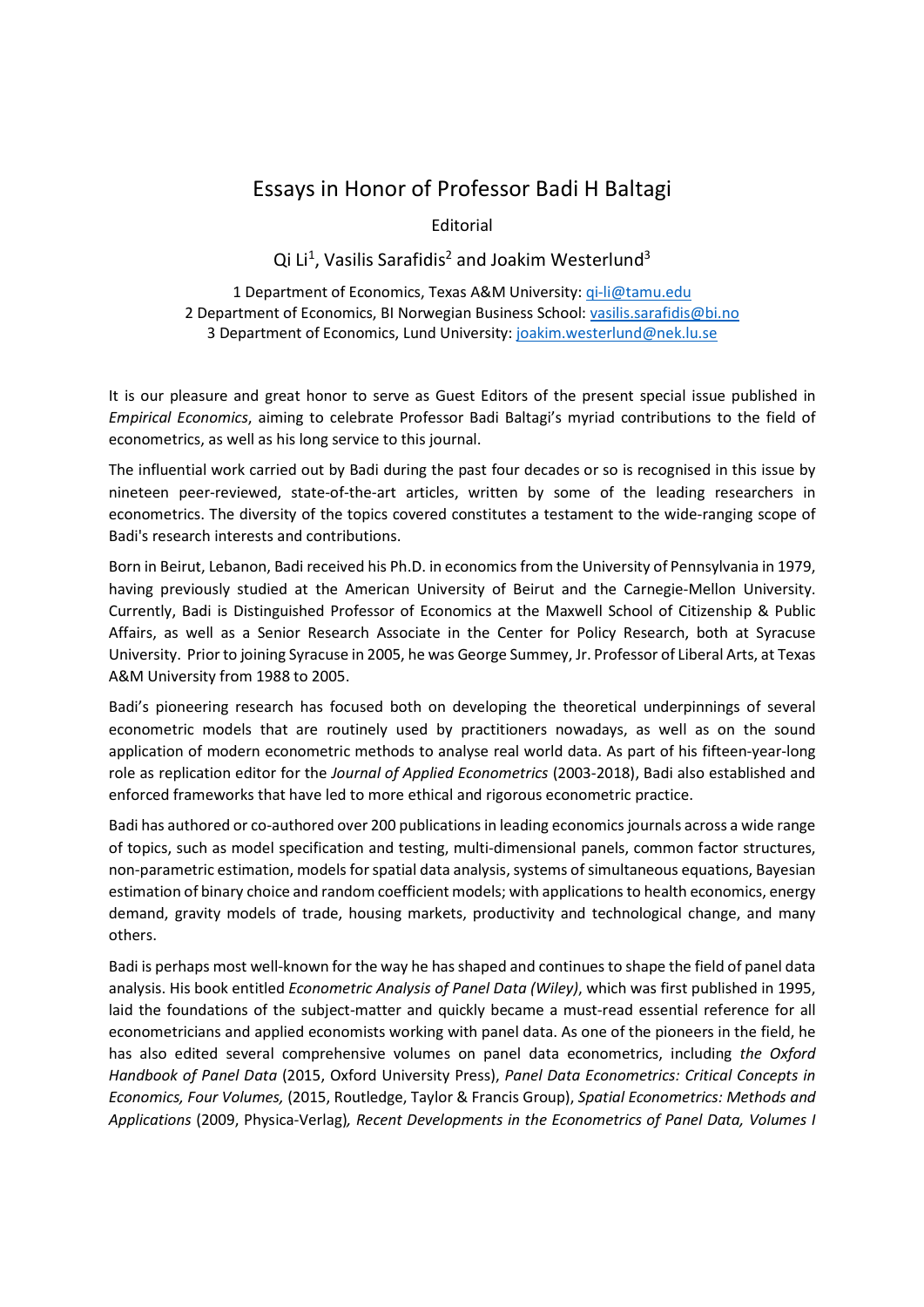and II (2002, Edward Elgar), Nonstationary Panels, Panel Cointegration, and Dynamic Panels (2000, Elsevier), and A Companion to Theoretical Econometrics (2001, Blackwell).

In addition to honoring Badi's contributions to scholarly economics research, this special issue also serves as a tribute to his long editorial service in *Empirical Economics*, which he served as Editor from 1999 to 2018. Empirical Economics was established in 1976 with the objective of publishing high quality papers using cutting-edge econometric/statistical methods to integrate economic theory with real world data. Badi's academic endeavors throughout his career are evidence that this objective has been largely fulfilled.

Currently, Badi is editor of Economics Letters, associate editor of Econometric Reviews, and the series editor for Contributions to Economic Analysis (Emerald Publishing) and Advanced Studies in Theoretical and Applied Econometrics (Springer). In the past, he served as associate editor of the Journal of Econometrics for twenty years (1999-2018).

Badi has received numerous awards throughout his career. He is a fellow of the Journal of Econometrics and Econometric Reviews, and a recipient of the Multa Scripsit and Plura Scripsit Awards from Econometric Theory. He is also recipient of the Distinguished Authors Award from the Journal of Applied Econometrics. He is a founding fellow and member of the Board of Directors of the Spatial Econometrics Association, and a founding member of the International Association for Applied Econometrics.

All these engagements are highly reflective of Badi's boundless creative energy, relentless work ethic, commitment to the profession and selflessness as an exemplary and inspiring colleague. In addition to all of these qualities, Badi has also had the extreme good fortune to have by his side his wife Phyllis, who has been a constant source of encouragement and support, his proof-reader, sounding board and - above all - his muse.

We believe we can speak on behalf of the community of econometric scholars when we express our gratitude for all the inspiring work Badi has contributed to the field. We look forward to many more years of his leadership and mentorship.

#### **Contributions**

The first paper in this issue, "General diagnostic tests for cross-sectional dependence in panels" by Hashem Pesaran, has already become a seminal contribution and is extremely well cited in the literature. The idea of the paper is as simple as it is intuitive, which is arguably one of the reasons it has become so popular. Specifically, the objective of the proposed CD test is to test if the errors of a panel regression model are correlated across individual units. The test statistic involves using the sample average of all pair-wise correlation coefficients of the least squares residuals. The paper has led to renewed interest in specification testing in panel data in general, and in testing for cross-sectional dependence specifically. As a result, there is nowadays a separate econometric literature devoted to the topic of testing for crosssectional dependence, one in which Badi Baltagi is also a leading figure. Moreover, the CD test has been analyzed, improved and extended in several directions, and it is available in all standard econometric software programs. It is the workhorse of relevant empirical literature with countless applications.

Model specification and testing is an integral part of the process of building an econometric model. Zhenlin Yang's paper entitled "Joint tests for dynamic and spatial effects in short panels with fixed effects and heteroskedasticity", contributes to the large and ever-growing literature on specification testing in spatial panel data analysis, a field that constitutes one of Badi's main areas of research as well. The paper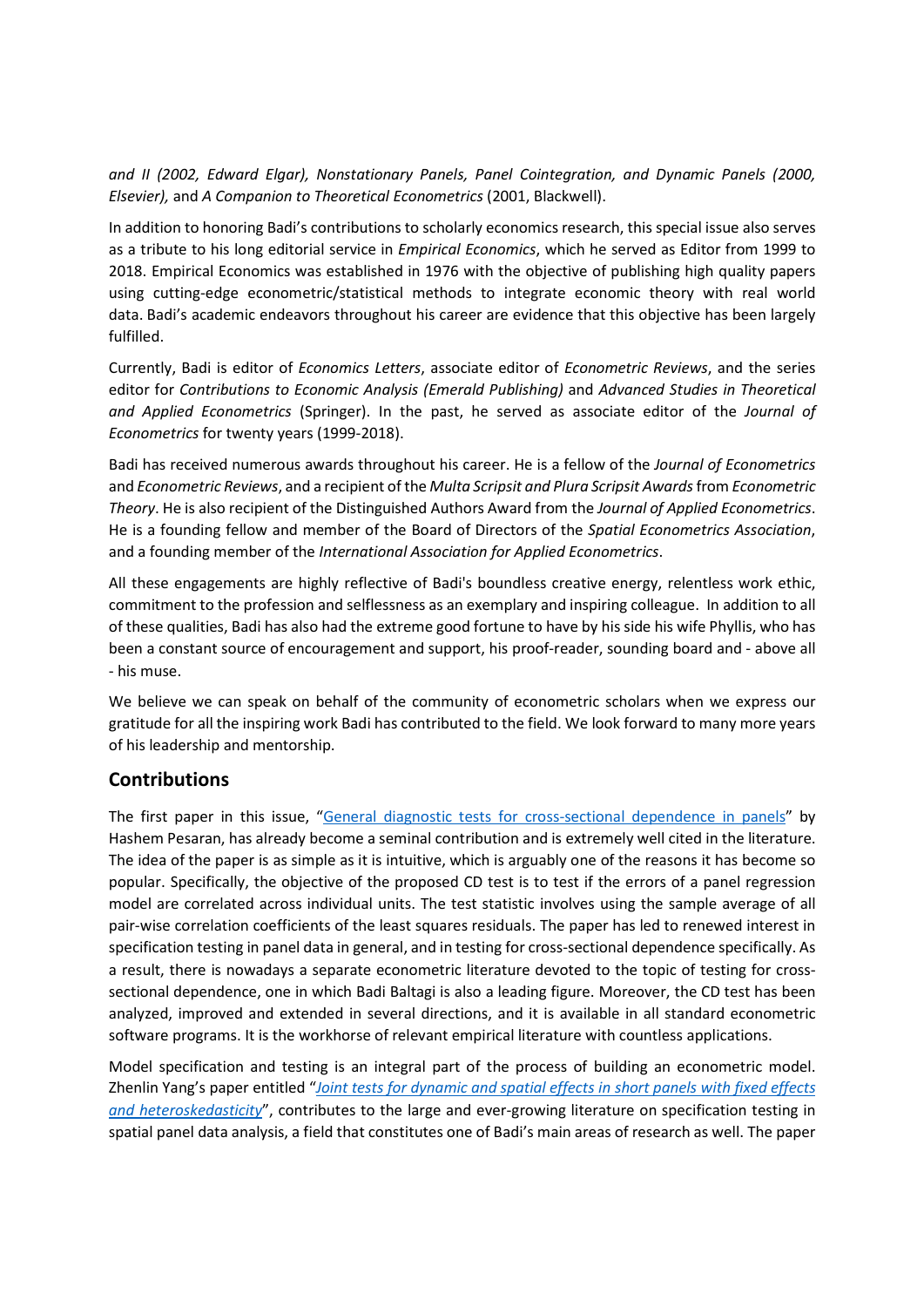extends existing work by Baltagi and Yang (2013a, 2013b), and proposes an adjusted quasi score-based test for testing the existence of dynamic and/or spatial effects in fixed effects panel data models with possible heteroskedasticity. The test is easy to implement, it is robust to general forms of cross-sectional heteroskedasticity, and it performs well in Monte Carlo experiments. Spatial dynamic panel data models can be very general and hence difficult to implement. This prompts the question: do we really need such generality, or does a simpler model suffice to capture the main features of the data? The proposed test carries out specification tests to identify a suitable model based on the data.

The issue of dynamic specification and causal inference is also the subject of analysis in the paper "A homogeneous approach to testing for Granger non-causality in heterogeneous panels" by Artūras Juodis, Yiannis Karavias and Vasilis Sarafidis. These authors propose a novel approach for testing for Granger noncausality in a dynamic panel data model with fixed effects. In comparison to existing literature, this method makes use of the fact that under the null hypothesis of no Granger causality, the Grangercausation parameters are all equal to zero, which means they are homogeneous. Thus, estimation can be carried out using pooled least squares, which is expected to be relatively more efficient compared to estimators that do not impose homogeneity. In order to account for the well-known "Nickell bias", the approach employs the split panel jackknife method. Subsequently, a Wald test statistic is constructed, based on the bias-corrected estimator. The small sample properties of the new test are investigated in a simulation study and the empirical usefulness is illustrated using an application on the profitability of US banks.

The construction of counterfactuals in treatment effects models for panel data is a challenging task, as the outcomes of receiving and not receiving the treatment are not observed simultaneously. An important issue is whether the parameters of the predictive regression used to construct the counterfactuals has constant or time-varying parameters. Shui Ki Wan, Cheng Hsiao and Qiankun Zhou shed light on this issue with their paper entitled "Can a time-varying structure provide a more robust panel construction of counterfactuals-Straitjacket or Straitjackets?" The authors consider several tests for the adequacy of the assumption that the parameters are constant over time, based on data from either the pre-treatment or the post-treatment periods. Results from a Monte Carlo study and two empirical illustrations show that if the objective is minimisation of the mean square prediction error, then a "straitjacket" approach based on selecting the most suitable model from the pre-treatment period is the best option.

Understanding the consequences of model misspecification in linear regression with measurement error remains a topic of vital interest and importance (Baltagi, 2013, and Hu and Wansbeek, 2017). Unlike in fields such as physics and the medical sciences, in economics a major complicating factor is that the absolute magnitude of the variance of the measurement error is rarely known. Yet, in practice researchers may have some idea about its magnitude relative to the observed variance, known as reliability. The paper entitled "How measurement error affects inference in linear regression" by Erik Meijer, Edward Oczkowski and Tom Wansbeek digs further into this problem and considers inference under three increasingly realistic kinds of prior knowledge: known absolute variances, known reliabilities, and estimated reliabilities (or estimated measurement error variances). For each case, the authors derive a consistent estimator of the regression coefficient and its asymptotic variance, both without and with assuming normality of the measurement error variance. As an illustration, the authors estimate a hedonic regression model for the price of Australian wines.

Empirical researchers often use economic theory to inform the specification of their econometric models. In addition to offering some guidance on the choice of functional forms, covariates, and distributions of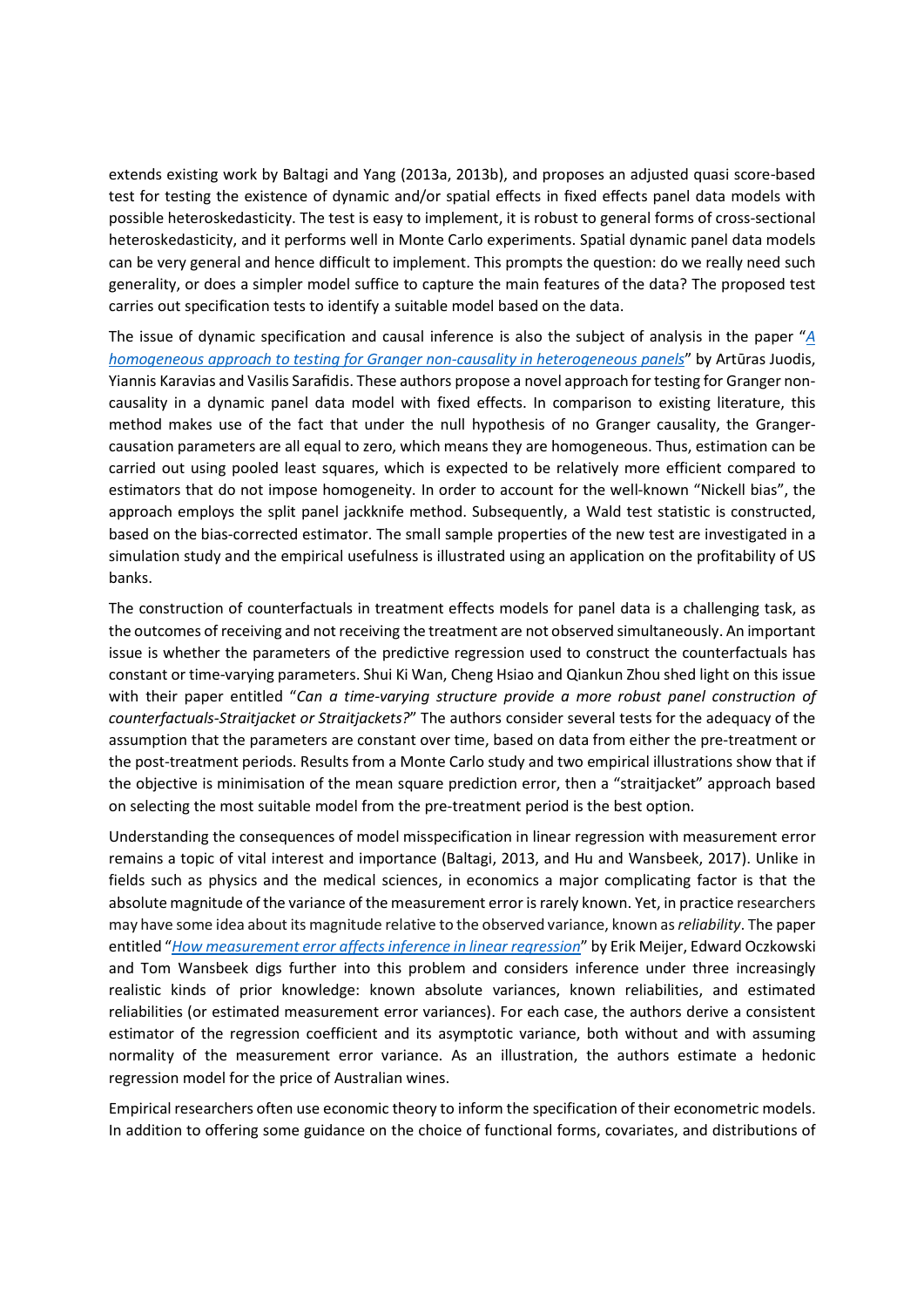stochastic components, economic theories sometimes also suggest shape restrictions on functional relationships. This is where the contribution entitled "Bayesian estimation of bidding process and bidder's preference under shape restrictions" by Dong Li, Luya Wang and Ximing Wu sits. The authors apply a novel Bayesian nonparametric estimator to the modelling of auctions subject to shape restrictions. These restrictions are implied either by the rule of auctions (in bidding processes of ascending auctions) or by economic theories (in the case of sealed-bid auctions). The paper demonstrates that the Bayesian estimator with a Gaussian process prior can be well parameterized by a spectral representation, which facilitates posterior analysis and MCMC sampling. The shape restrictions are accommodated by assuming that the derivatives of the functions of interest are squared Gaussian processes. Two interesting applications are provided. In the first one, the authors estimate the bidding process from time series of bids based on online ascending auctions, wherein the bids increase over time. In the second application, they investigate sealed-bid auctions and estimate the relationship between bidders' value and their bids. In both applications, the estimation uncertainty is reduced by incorporating the shape restrictions.

An important advantage of panel data analysis is the ability to estimate dynamic relationships from micro data without suffering aggregation bias, and often using a relatively small number of time series observations (T). In this case, it is well known that the fixed effects estimator is not  $\sqrt{N}$ -consistent; instead, it is subject to bias of order  $1/T$ . Comprehensive treatments on this topic have been provided by Baltagi and Kao (2000) and Bun and Sarafidis (2015), among others. In Choi and Sanghyun Jung revisit this problem and develop "Cross-sectional quasi maximum likelihood and bias-corrected pooled least squares estimators for short dynamic panels". The proposed method, suitable for the panel autoregressive model of order 1, is based on a cross-sectional regression that makes use of the first time series observation as the regressor and the last one as the dependent variable. The resulting estimators are consistent for  $T$ fixed under fairly general conditions that do not impose any restrictions on the parameter space of the autoregressive coefficient. Therefore, identification of the autoregressive coefficient becomes possible even in the explosive case. By contrast, existing approaches mostly require the parameter space to be either (-1,1) or (-1,1]. An additional advantage is that the method permits estimation of the effect of timeinvariant regressors because it does not rely on differencing or within-group demeaning. Finally, the proposed estimators are also suitable to the panel autoregressive model with endogenous regressors, provided that exogenous instruments are available.

In "A bias-corrected fixed effects estimator in the dynamic panel data model", Chihwa Kao, Long Liu and Rui Sun consider a similar dynamic panel data model with fixed effects, but in this case under large  $N$ ,  $T$ asymptotics. While the bias of the fixed effects estimator can be removed using analytical correction, the appropriate correction to use depends on whether the autoregressive parameter is in the stationary or unit root regions. Hence, estimation typically requires some pre-knowledge of the size of the parameter to be estimated, and such information is not always available. The present paper puts forward a new biascorrected fixed effects estimator, which is asymptotically bias-free under both stationary and unit root cases. Thus, the proposed estimator does not require the -otherwise so common- assumption of stationary initial conditions. The idea of building a bridge estimator to simultaneously accommodate stationary and non-stationary settings was first developed by Perron and Yabu (2009) and subsequently extended by Baltagi, Kao and Liu (2014, 2020), in the context of testing for structural breaks in time series and panel data settings respectively.

While most research on panel data focuses on mean regression, in practice the conditional mean is not always the most effective central tendency measure to characterize the relationship between economic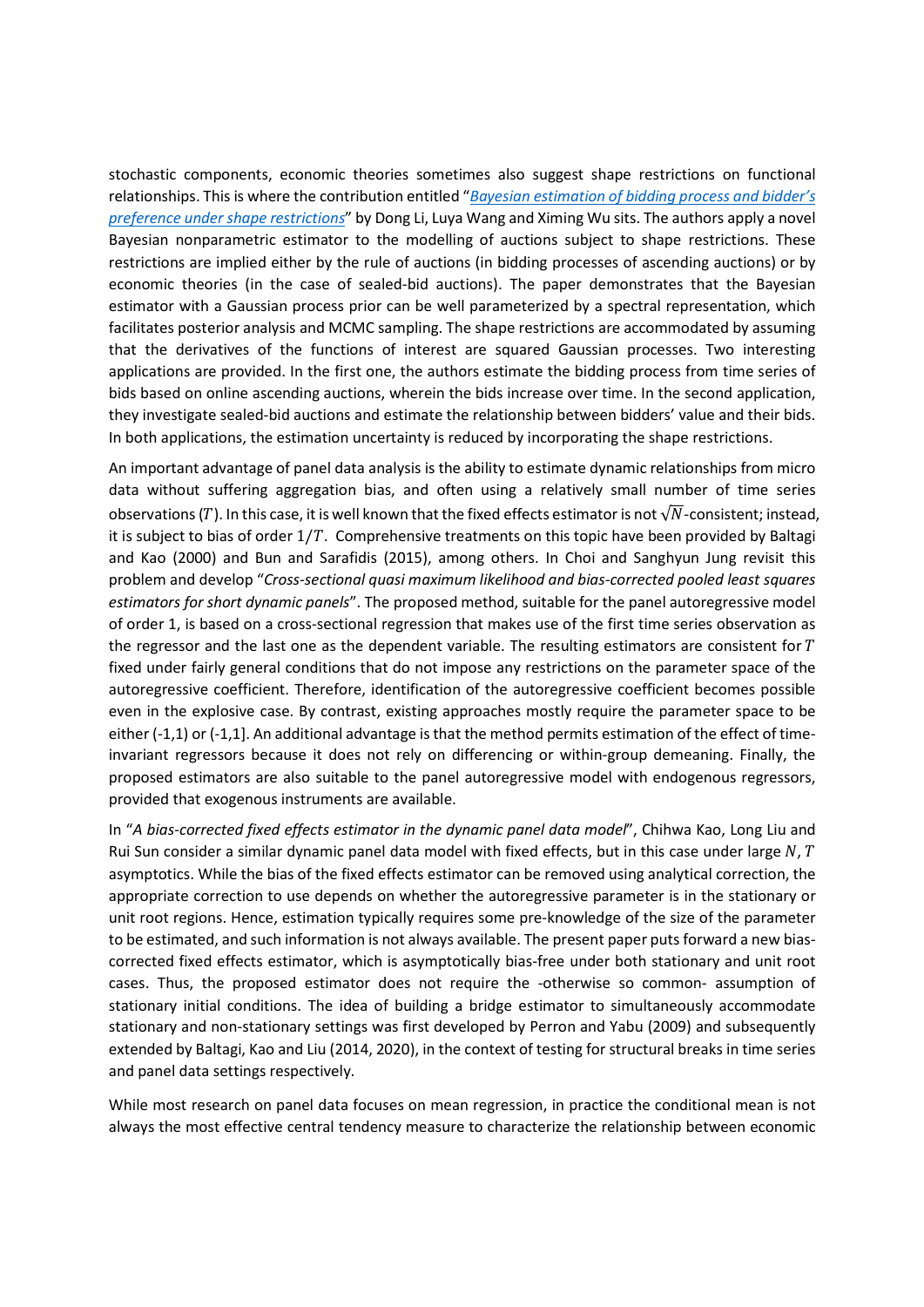variables, especially so when the data are skewed or have outliers (see e.g. Baltagi and Egger, 2016, for a forceful example in the context of gravity models). Quantile and modal panel regressions complement mean regression and can provide robust fit and better prediction performance in such settings. Georges Bresson, Guy Lacroix and Mohammad Arshad Rahman study "Bayesian panel quantile regression for binary outcomes with correlated random effects: an application on crime recidivism in Canada". The problem of how to estimate a quantile panel regression with a binary dependent variable and correlated unobserved heterogeneity is a challenging one. Their proposed solution is based on Bayesian techniques. In particular, because the joint posterior density does not have a tractable form, the estimation is carried out using Markov Chain Monte Carlo simulations. The resulting estimator is studied extensively using Monte Carlo experiments and appears to perform very well. The empirical usefulness of the approach is illustrated in a study of crime recidivism in Canada.

Rather than focusing on the conditional median, Aman Ullah, Tao Wang and Weixin Yao consider "Modal Regression for Fixed Effects Panel Data". They put forward two different approaches, which are valid in the case where the number of time series observations,  $T$ , is large. The first one involves linear dummy variables modal regression, in which the conditional mode is assumed to be a linear function of covariates and individual-specific dummy variables. This approach is general and suitable for datasets where the number of individual units,  $N$ , is not too large. The latter approach involves a two-stage procedure: in the first stage, the individual-specific effect is estimated by mean regression; in the second stage, the modal regression is adjusted to account for the individual fixed effect, obtained at first stage. The two-stage method, which hinges on the assumption that the individual-specific effect from mean regression remains a source of unobserved heterogeneity in the modal regression, has the advantage that the number of estimable parameters is greatly reduced, and thus it can be used more effectively when  $N$  is large. The asymptotic properties of the modal estimators are studied under large  $N$ ,  $T$  asymptotics, based on mild regularity conditions.

Panel data often have complicated structures of heteroskedasticity and correlations over both cross section and time. A popular method of estimation and inference in the context of linear prediction models is to use standard least squares with robust standard errors. The resulting inference is asymptotically valid in the presence of non-spherical errors. Jushan Bai, Sung Hoon Choi and Yuan Liao take a novel approach on this topic and propose "Feasible generalized least squares for panel data with cross-sectional and serial correlations". Since the dimension of the error covariance matrix grows with the size of the panel data set, their approach is based on the use of banding and thresholding. The asymptotic theory is also nonstandard, although the properties of the proposed estimator are just as expected; the estimator is shown to be consistent, asymptotically normal and asymptotically more efficient than ordinary least squares. The small sample performance of the new estimator is evaluated using both simulated and real data.

An alternative, prominent framework for modelling complicated structures of cross-sectional correlations in panel data is the common factor approach. This assumes the presence of an unobserved common component in the error term, which is a linear combination of a fixed number of factors. Common factor structures are also appealing because they offer wider scope for controlling for unobserved heterogeneity and omitted variables; see Bai, Baltagi and Pesaran (2016), Karabiyik et al (2019) and Sarafidis and Wansbeek (2012, 2020) for recent insightful overviews on this topic. Joerg Breitung and Philipp Hansen contribute to this literature by developing "Alternative estimation approaches for the factor augmented panel data model with small T". In particular, they study and provide useful insights for three of the most well-known estimation approaches designed for factor augmented models; namely, the principal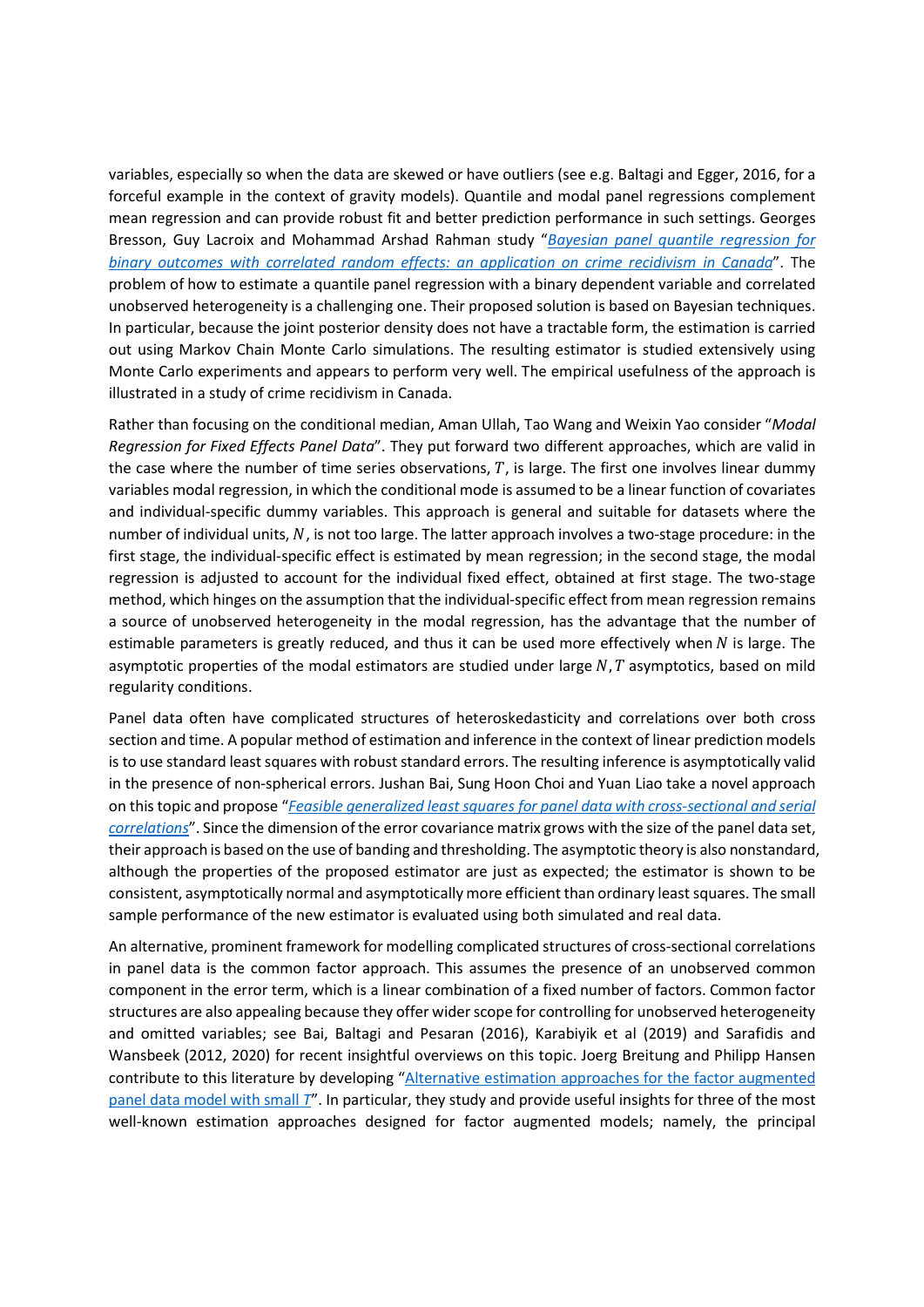components, common correlated effects (CCE) and generalized method of moments approaches. Their analysis addresses several important issues. First of all, the possibility of using an inappropriate normalization of the factor space (the so-called normalization failure). To this end, the authors propose a variant of the CCE estimator that avoids the normalization failure by adapting a weighting scheme inspired by the analysis of Mundlak (1978). Next, the paper investigates the impact of estimating versus fixing the number of factors in advance. Finally, it is shown that certain Monte Carlo designs could favor some estimators relative to others, which might help to explain some conflicting findings within the existing literature.

The rapid emergence of big datasets has fueled a burgeoning literature on the econometric analysis of panel data with multiple dimensions or hierarchical observations. The main objective of such analysis is to capture more complex sources of unobserved heterogeneity, compared to the traditional two-way error components model; see e.g. Baltagi et al (2017) and Balazsi et al (2017). In the field of stochastic frontier analysis, Christine Amsler, Yi-Yi Chen, Peter Schmidt and Hung Jen Wang propose "A hierarchical panel data stochastic frontier model for the estimation of stochastic metafrontiers". Under this empirically relevant framework, firms are nested within groups and firm-specific inefficiency reflects the distance relative to its group-specific frontier. At the same time, there exists group-specific inefficiency that represents the shortfall of a given group relative to the overall maximal frontier, as a result of (say) using different (potentially out-of-date) technologies. This is the so-called "metafrontier". The authors show how to estimate the model by maximum likelihood and how to extract predictions of the inefficiencies by using the correlation between firms in the same group.

The paper entitled "Gravity models of interprovincial migration flows in Canada with hierarchical multifactor structure" by Laura Serlenga and Yongcheol Shin, contributes to both strands of the literature on multi-dimensional and hierarchical panels. Gravity models are popular in the theoretical analysis of bilateral trade of goods and international flows across countries. The corresponding empirical research has long emphasized the advantage of using multi-dimensional panels to explain international relations, as evident by the early seminal contributions of Mátyás (1997) and Baltagi et al. (2003). The present paper extends the extant literature by using a flexible three-dimensional panel data model that accounts for multilateral resistance to migration via an unobserved hierarchical factor error structure. The main novelty is the generality with which multilateral resistance to migration is allowed to affect migration flows between provinces. Specifically, in addition to unobserved country-level factors with province-pairspecific sensitivities, there may exist local origin (destination) factors that have heterogeneous effects on destinations (origins). The results suggest that the recent rise in provincial Canadian migration is more likely to be due to relative income inequality and network presence rather than conventional long-run determinants such as income and unemployment differentials.

As mentioned earlier, one main area of applied research for Badi is the analysis of productivity and efficiency measurement. For instance, recent co-authored contributions include those by Baltagi, Egger and Kesina (2015, 2016). Shasha Liu and Robin Sickles focus on productivity and efficiency of banking institutions. Their study on "The Agency Problem Revisited: A Structural Analysis of Managerial Productivity and CEO Compensation in Large U.S. Commercial Banks contributes decisively to a better understanding of the links among banking concentration, managerial performance, CEO compensation and the size and scope of bank operations. The banking industry is quite unique because it had been subject to constant deregulatory forces over several decades and up until, at least, the emergence of the sub-prime mortgage crisis of 2007. These waves of deregulation led to a gradual increase in the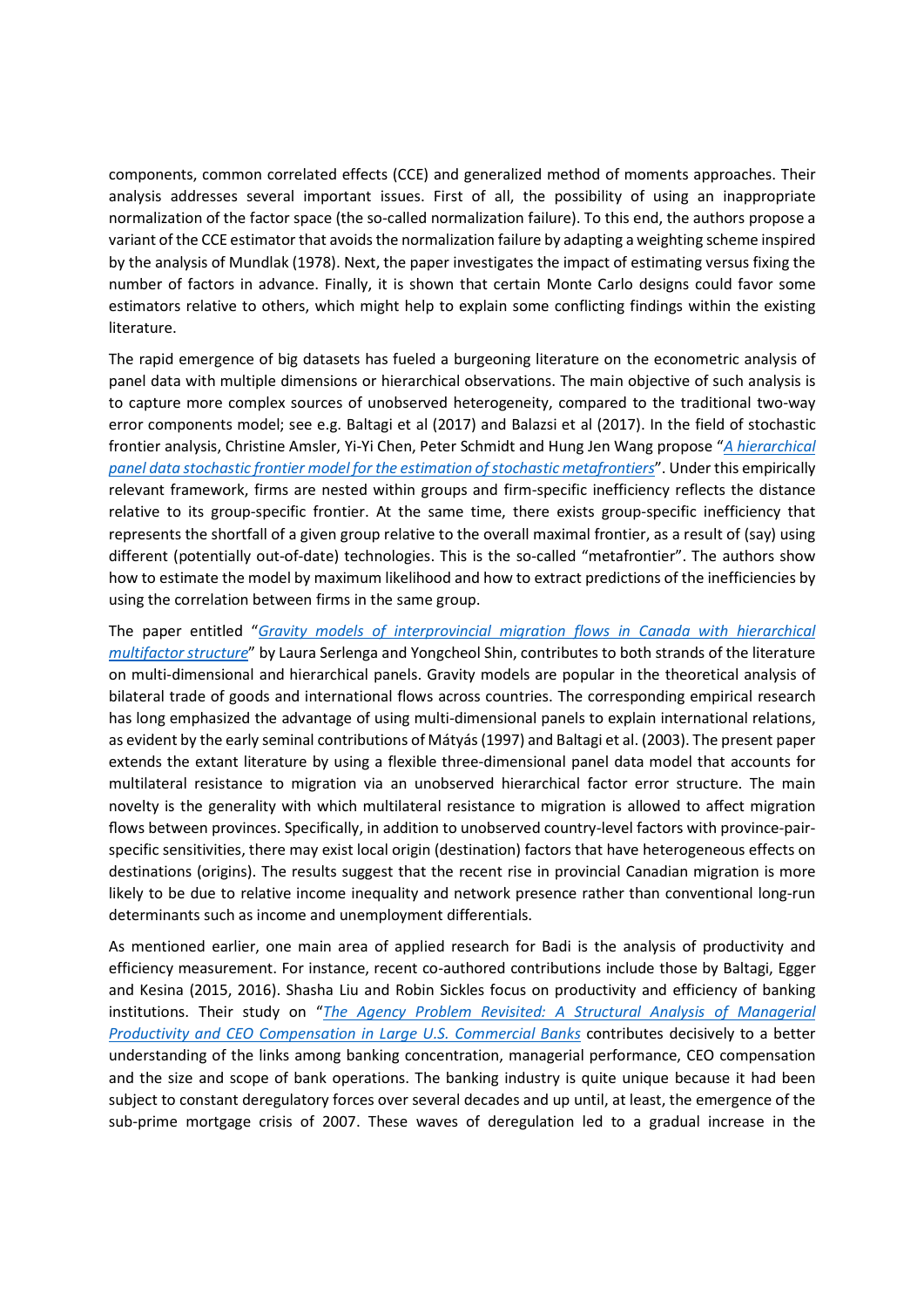operational complexity and size of banking institutions, and a corresponding decline in their numbers. The present paper creates a new panel of large U.S. commercial banks and analyses their performance, incentives, and inefficiencies that may arise due to agency problems and market power. A structural model is developed to characterize managerial inefficiency by incorporating managerial decisions, firm effects, and market competition. A focal point underlying the modelling approach is the existence of discrepancies between the goals of maximizing a manager's utility and achieving the firm/shareholders' goal (profit maximization), i.e. the so-called agency problem.

 The US Social Security Administration's two disability programs, Disability Insurance and Supplemental Security Income, provide cash benefits to individuals with long-term disabilities. A major contributor to customer satisfaction is the time it takes to process disability claims at field offices. In their contribution "Productive Efficiency in Processing Social Security Disability Claims: A Look Back at the 1989-95 Surge" Kajal Lahiri and Jianting Hu take up the challenge of examining the factors that determine average processing time in disability applications to the Supplemental Security Income program. Using a unique dataset for the period 1988 to 1995, they find that 80% of the variation is accounted for by the included field office characteristics. This implies that there are persistent differences in the average processing time between US states that can be attributed to organizational efficiency.

Housing markets are of key concern to regulators, as they are often a source of economic and financial instability. Deeper understanding of housing market dynamics over time and space is important to be able to better guide economic policy, and for regulators to understand when additional interventions are warranted (see e.g. Baltagi, Fingleton and Pirotte, 2014, among many others). Xintong Yang, Yu Zhang and Qi Li contribute to this literature and study "The role of price spillovers: what is different in China". In specific, the authors examine how local housing booms transmit via spillovers to other local housing markets in China. A structural break test is used to determine when a focal housing market experiences a boom, and subsequently how this boom transmits to other nearby housing markets on the intensive and extensive margin. The conclusion is that there is a distinctive dynamic spillover from focal housing markets in China, where metropolitan housing markets tend to experience booms first, and that this then spills over to other nearby housing markets.

The use of network models in the study of interconnectivity of economic agents allows researchers to better understand and explain important aspects of behavior in economics and finance. In their paper entitled "Dynamic network and own effects on abnormal returns: evidence from China's stock market", Peter Egger and Jiaqing Zhu propose a new framework for studying abnormal returns on individual stocks. Unlike previous studies, this framework allows for heterogeneous parameters, dynamics and network interdependencies between firms, where the network is assumed to emanate from firms' input-output linkages. The proposed approach is applied to a large sample of daily Chinese stock returns in order to estimate abnormal returns, and then to explain such returns as a function of trade-war tariff announcements, lagged abnormal returns and network-weighted abnormal returns. The results suggest that explicit consideration of adjustment costs and, particularly, of network effects may be an important avenue of future work. Network effects lead to nonlinear interactions among stocks, and shocks can have interesting and nontrivial effects on stock markets, an issue which is of potentially great importance when considering the vulnerability or resilience of stock markets and their dependence on core players in the network.

The need for establishing advanced environmental policies is of paramount importance nowadays. This is due to rapid climate change developments that have already put immense pressure on natural resources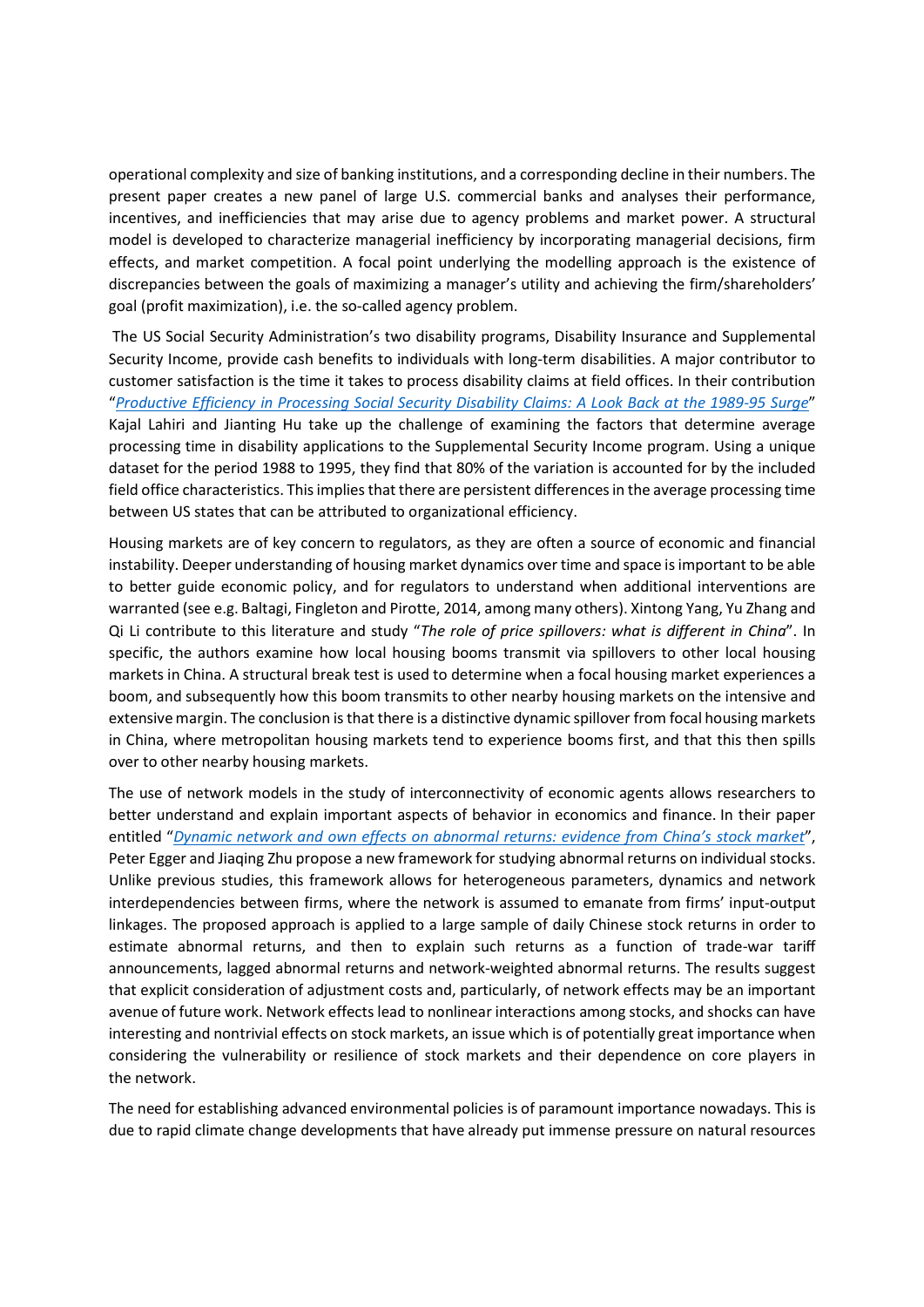and ecosystems across the globe. The OECD Green Growth Strategy, launched in May 2011, provides recommendations and measurement tools to support countries' efforts to achieve economic growth and development. Innovations in the renewable energy sector are a key ingredient of this strategy. Esfandiar Maasoumi, Almas Heshmati and Inhee Lee examine the impact of public policies on the generation of "Green Innovations and Patenting Renewable Energy Technologies in OECD". The main focus of the analysis lies on public and private investments, investments in education and research and development (R&D), and those related to environmental regulations. A balanced panel of 27 OECD countries spanning the period 1990-2018 is employed. The main conclusion is that despite the similarity of the countries being studied in terms of their levels of development, green growth strategies and data reporting practices, the results seem sensitive to the way in which parameter heterogeneity is allowed. Moreover, quantile results point to different effects at different scales of patent activity. This outcome highlights a need for further disaggregated analyses in the future.

#### References

Amsler C, Chen YY, Schmidt P, Wang HJ (2021) A hierarchical panel data stochastic frontier model for the estimation of stochastic metafrontiers. Empirical Economics, forthcoming

Arbia G, Baltagi BH (eds) (2009) Spatial Econometrics: Methods and Applications. Springer-Verlag, Berlin

Bai J, Choi SH, Liao Y (2021) Feasible generalized least squares for panel data with cross-sectional and serial correlations. Empirical Economics, forthcoming

Bai J, Baltagi BH, Pesaran HM (2016) Cross-sectional Dependence in Panel Data Models: A Special Issue. Journal of Applied Econometrics 31(1):1-3

Balazsi L, Mátyás L, Wansbeek T (2017). Fixed effects models. In: Mátyás, L. (Ed.), The Econometrics of Multi-Dimensional Panels. Springer-Verlag, pp 1–35

Balazsi L, Baltagi BH, Mátyás L, Pus D (2017). Random effects models. In: Mátyás, L. (Ed.), The Econometrics of Multi-Dimensional Panels. Springer-Verlag, pp 35–69

Baltagi BH (eds) (2000) Nonstationary panels, panel cointegration, and dynamic panels. Advances in Econometrics Volume 15, Emerald Books

Baltagi BH (eds) (2001) A companion to theoretical econometrics. Blackwell Publishing, New Jersey

Baltagi BH (eds) (2002) Recent developments in the econometrics of panel data, Volumes I and II. Edward Elgar Publishing, Cheltenham

Baltagi BH (2013) Econometric analysis of panel data, 5<sup>th</sup> edn. John Wiley & Sons Ltd, Chichester

Baltagi BH (eds) (2015) The Oxford handbook of panel data. Oxford University Press, Oxford

Baltagi BH (eds) (2015) Panel Data Econometrics: Critical Concepts in Economics. Routledge, Abingdonon-Thames

Baltagi BH, Bresson G (2011) Maximum Likelihood Estimation and Lagrange Multiplier Tests for Panel Seemingly Unrelated Regressions with Spatial Lag and Spatial Errors: An Application to Hedonic Housing Prices in Paris. Journal of Urban Economics 69(1):24-42

Baltagi BH, Egger P (2016) Estimation of Structural Gravity Quantile Regression Models. Empirical Economics 50:5-15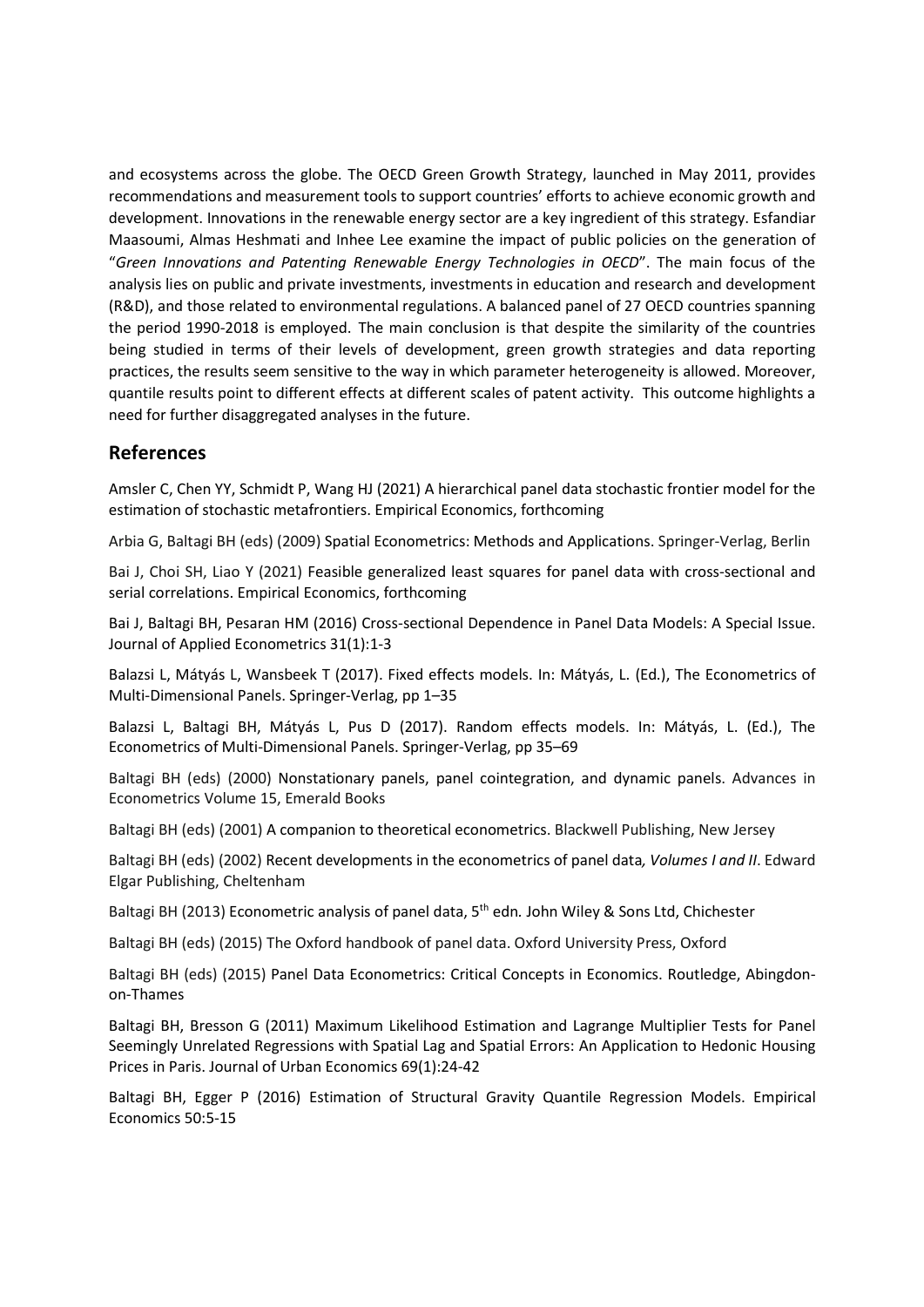Baltagi BH, Egger P, Kesina M (2015) Sources of Productivity Spillovers: Panel Data Evidence from China. Journal of Productivity Analysis 43(3):389-402

Baltagi BH, Egger P, Kesina M (2016) Firm-level Productivity Spillovers in China's Chemical Industry: A Spatial Hausman-Taylor Approach. Journal of Applied Econometrics 31(1):214-248

Baltagi BH, Egger P, Pfaffermayr M (2003) A generalized design of bilateral trade flow models. Economics Letters 80(3):391-397

Baltagi BH, Fingleton B, Pirotte A (2013) Estimation of structural gravity quantile regression models. Journal of Urban Economics 80:76-86

Baltagi BH, Fingleton B, Pirotte A (2014) Multilevel and spillover effects estimated for spatial panel data, with application to English house prices. Region et Development 40:25-36

Baltagi BH, Kao C (2000) Nonstationary Panels, Cointegration in Panels and Dynamic Panels: A Survey. Advances in Econometrics 15:7-51

Baltagi BH, Kao C, Liu L (2014) Test of hypotheses in a time trend panel data model with serially correlated error component disturbances. Advances in Econometrics 33:347-394

Baltagi BH, Kao C, Liu L (2020) Testing for shifts in a time trend panel data model with serially correlated error component disturbances. Econometric Reviews 39(8):347-394

Baltagi BH, Li J (2014) Further evidence on the spatio-temporal model of house prices in the United States. Journal of Applied Econometrics 29(3):515-522

Baltagi BH, Yang Z (2013a) Standardized LM Tests for Spatial Error Dependence in Linear or Panel Regressions. Econometrics Journal 16(1):103-134

Baltagi BH, Yang Z (2013b) Heteroskedasticity and Non-normality Robust LM Tests for Spatial Dependence. Regional Science and Urban Economics 43(5):725-739

Breitung J, Hansen P (2021) Alternative estimation approaches for the factor augmented panel data model with small T. Empirical Economics, forthcoming

Bresson G, Lacroix G, Rahman MA (2021) Bayesian panel quantile regression for binary outcomes with correlated random effects: an application on crime recidivism in Canada. Empirical Economics, forthcoming

Bun MJG, Sarafidis V (2015) Dynamic panel data models. In: Baltagi B (ed) The Oxford handbook of panel data. Oxford University Press, Oxford, pp 76–110

Choi I, Jung S (2021) Cross-sectional quasi maximum likelihood and bias-corrected pooled least squares estimators for short dynamic panels. Empirical Economics, forthcoming

Egger P, Zhu J (2021) Dynamic network and own effects on abnormal returns: evidence from China's stock market. Empirical Economics, forthcoming

Hu Y, Wansbeek T (2017) Measurement error models: Editors' introduction. Journal of Econometrics 200(2):151-153

Juodis A, Karavias Y, Sarafidis V (2021) A homogeneous approach to testing for Granger non-causality in heterogeneous panels. Empirical Economics, forthcoming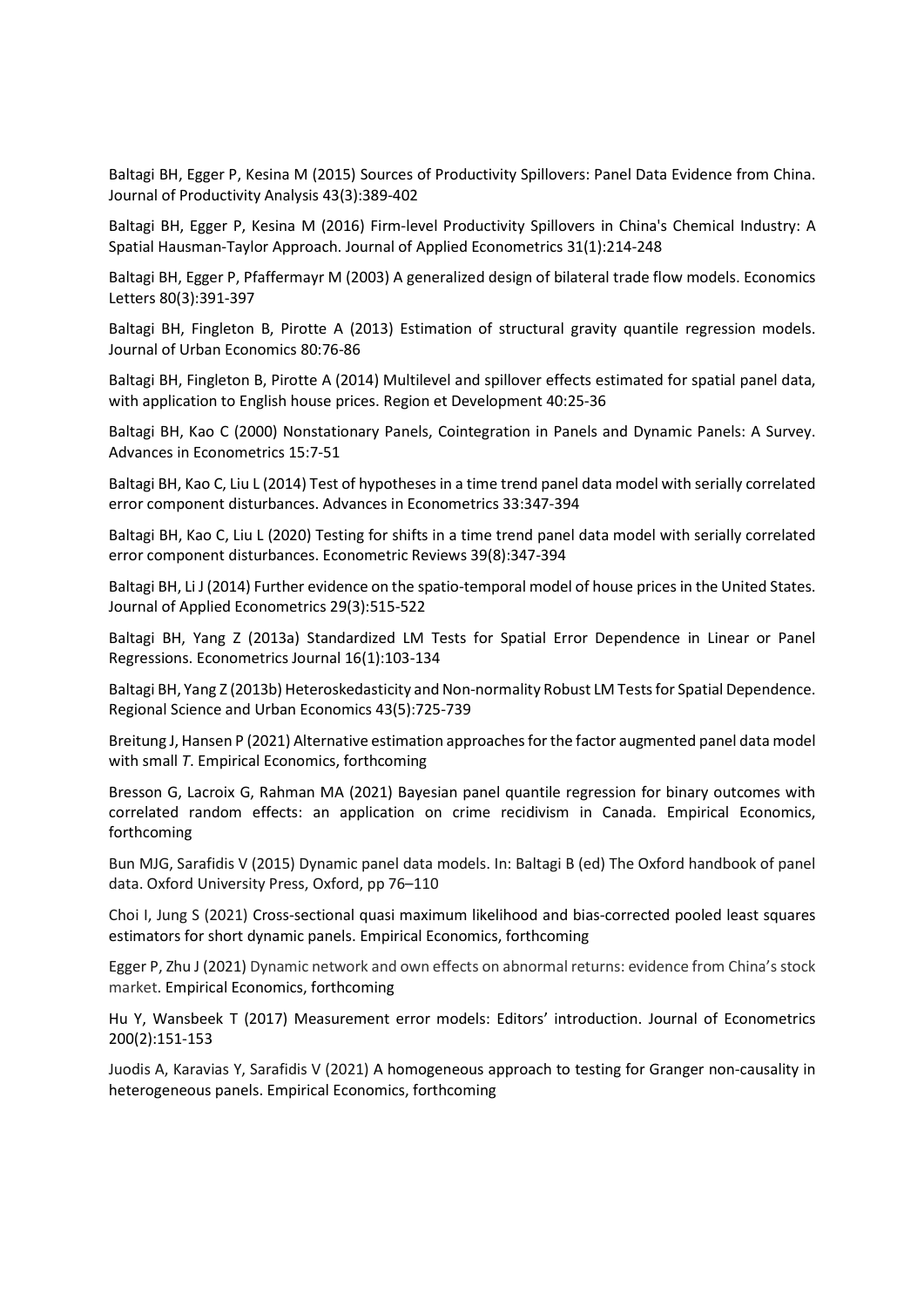Kao C, Liu L, Sun R (2021) A bias-corrected fixed effects estimator in the dynamic panel data model. Empirical Economics, forthcoming

Karabiyik h, Palm FC, Urbain JP (2019) Econometric analysis of panel data models with multifactor error structures. Annual Review of Economics 11:495-522.

Lahiri K, Hu J (2021) Productive Efficiency in Processing Social Security Disability Claims: A Look Back at the 1989-95 Surge. Empirical Economics, forthcoming

Li D, Wang L, Wu X (2021) Bayesian estimation of bidding process and bidder's preference under shape restrictions. Empirical Economics, forthcoming

Liu S, Sickles R (2021) The Agency Problem Revisited: A Structural Analysis of Managerial Productivity and CEO Compensation in Large U.S. Commercial Banks. Empirical Economics, forthcoming

Maasoumi E, Heshmati A, Lee I (2021) Green Innovations and Patenting Renewable Energy Technologies in OECD. Empirical Economics, forthcoming

Mátyás L (1997) Proper Econometric Specification of the Gravity Model. The World Economy 20:363-369

Meijer E, Oczkowski E, Wansbeek T (2021) How measurement error affects inference in linear regression. Empirical Economics, forthcoming

Mundlak Y (1978) On the pooling of time series and cross section data. Econometrica 46(1):69-85.

Perron and Yabu (2009) Testing for shifts in trend with an integrated or stationary noise component. Journal of Business & Economic Statistics 27(3):369-396

Pesaran HM (2021) General diagnostic tests for cross-sectional dependence in panels. Empirical Economics, forthcoming

Sarafidis V, Wansbeek T (2012) Cross-sectional dependence in panel data analysis. Econometric Reviews 31(5): 483-531

Sarafidis V, Wansbeek T (2020) Celebrating 40 years of panel data analysis: Past, present and future. Journal of Econometrics, forthcoming

Serlenga L, Shin Y (2021) Gravity models of interprovincial migration flows in Canada with hierarchical multifactor structure. Empirical Economics, forthcoming

Ullah A, Wang T, Yao W (2021) Modal Regression for Fixed Effects Panel Data. Empirical Economics, forthcoming

Wan SK, Hsiao C, Zhou Q (2021) Can a time-varying structure provide a more robust panel construction of counterfactuals-Straitjacket or Straitjackets? Empirical Economics, forthcoming

Yang X, Zhang Z, Li Q (2021) The role of price spillovers: what is different in China. Empirical Economics, forthcoming

Yang Z (2021) Joint tests for dynamic and spatial effects in short panels with fixed effects and heteroskedasticity. Empirical Economics, forthcoming